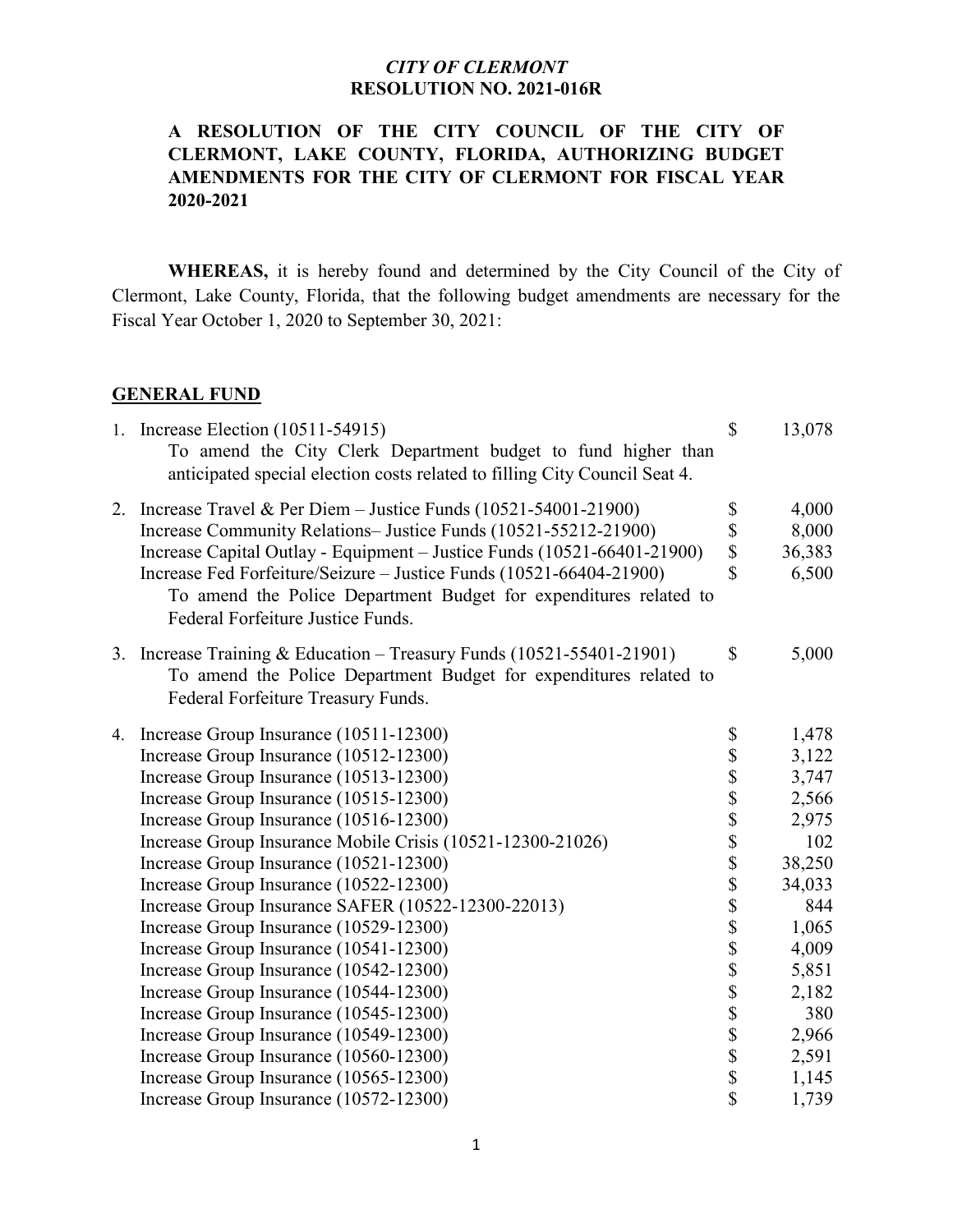| Increase Group Insurance (10574-12300)<br>Increase Group Insurance (10575-12300)<br>Increase Group Insurance (10579-12300)<br>To amend the General Fund Department Budgets for employee benefit<br>changes for medical and dental insurance effective January 1, 2021<br>approved by the City Council on November 10, 2020.                                                       | \$<br>$\boldsymbol{\mathsf{S}}$<br>$\overline{\mathbf{S}}$ | 1,289<br>2,974<br>1,143 |
|-----------------------------------------------------------------------------------------------------------------------------------------------------------------------------------------------------------------------------------------------------------------------------------------------------------------------------------------------------------------------------------|------------------------------------------------------------|-------------------------|
| 5. Increase Federal Grant Revenue– Lake Hiawatha (10331-33100-72113)<br>Increase Capital Outlay - Lake Hiawatha (10542-66301-72113)<br>To amend the Public Services Department Budget for contract approval<br>for the Lake Hiawatha pier replacement project and related Hazard<br>Mitigation grant revenues approved by the City Council on December 8,<br>2020.                | \$<br>\$                                                   | 194,217<br>194,217      |
| 6. Decrease Fund Balance (10599-59900)<br>Total General Fund adjustments.                                                                                                                                                                                                                                                                                                         | $\mathbb{S}$                                               | 187,412                 |
| <b>BUILDING SERVICES FUND</b>                                                                                                                                                                                                                                                                                                                                                     |                                                            |                         |
| 1. Increase Group Insurance (11524-12300)<br>To amend the Building Services Fund Budget for employee benefit<br>changes for medical and dental insurance effective January 1, 2021<br>approved by the City Council on November 10, 2020.                                                                                                                                          | \$                                                         | 6,312                   |
| 2. Decrease Fund Balance (11599-59900)<br>Total Building Services Fund adjustments.                                                                                                                                                                                                                                                                                               | \$                                                         | 6,312                   |
| <b>INFRASTRUCTURE SALES TAX FUND</b>                                                                                                                                                                                                                                                                                                                                              |                                                            |                         |
| 1. Increase Fund Balance – Beginning Reserves (12399-39900)<br>To amend the budget to reflect anticipated reserves brought forward at<br>October 1, 2020.                                                                                                                                                                                                                         | \$                                                         | 483,345                 |
| 2. Increase Capital Outlay - Equipment (12516-66401)<br>To amend the IT Department budget for a FY 21 budget request for<br>desktop/laptop computers not included in the FY 21 Adopted Budget due<br>to the economic impact of COVID-19. In January 2021, a city-wide<br>prioritization of the requests were made and these items are recommended<br>by the Interim City Manager. | $\mathbb{S}$                                               | 21,000                  |
| 3. Increase Capital Outlay - Vehicles (12521-66400)<br>To amend the Police Department budget for the carryforward of<br>unexpended FY 2020 funds budgeted for police officer vehicles and in<br>process as of September 30, 2020.                                                                                                                                                 | \$                                                         | 5,070                   |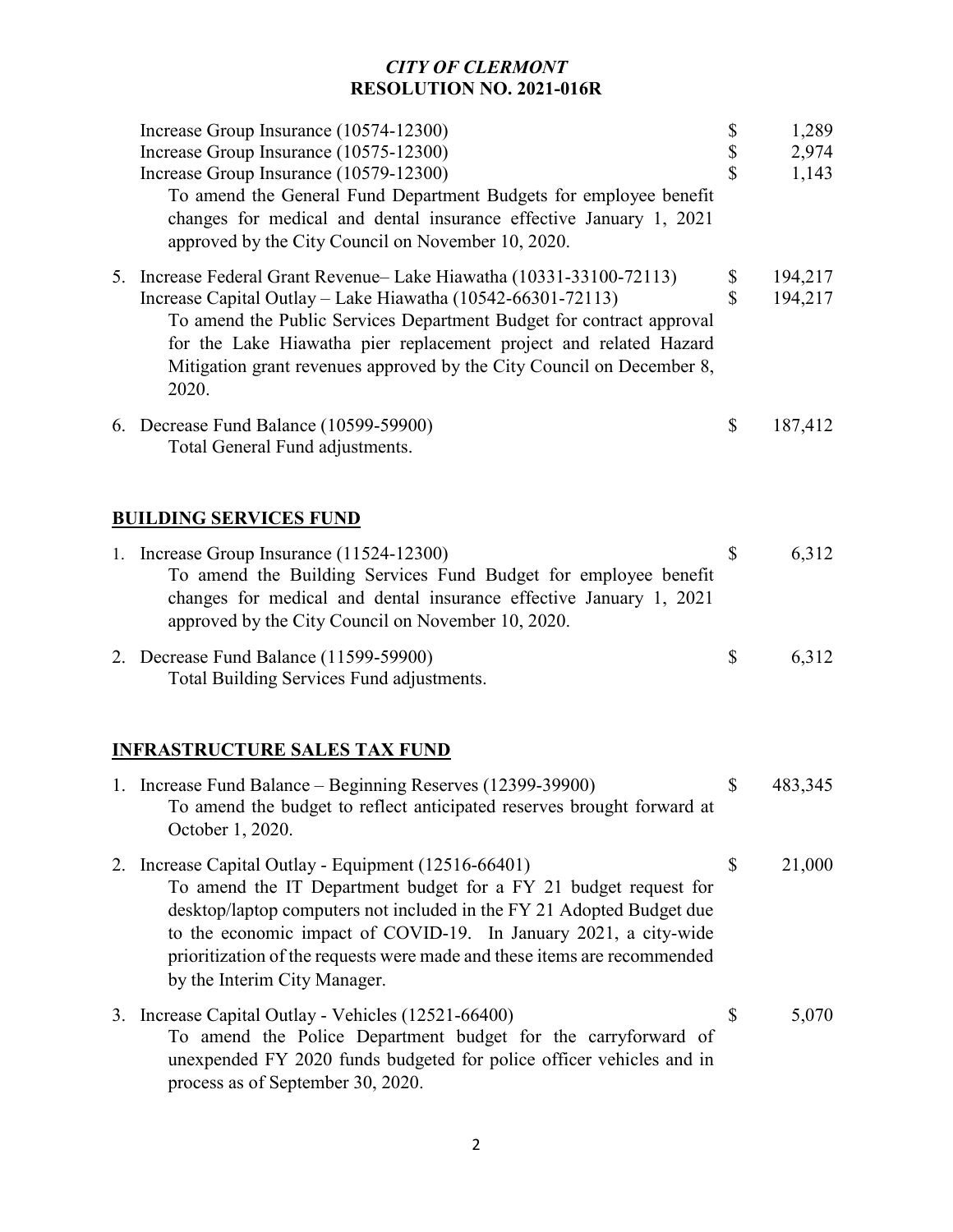| 4. Increase Capital Outlay - Equipment (12522-66401)<br>To amend the Fire Department budget for a FY 21 budget request for<br>bunker gear not included in the FY 21 Adopted Budget due to the                                                                                                                                                                                                                                                                                                                                                                                      | $\mathbb{S}$              | 74,775                                |
|------------------------------------------------------------------------------------------------------------------------------------------------------------------------------------------------------------------------------------------------------------------------------------------------------------------------------------------------------------------------------------------------------------------------------------------------------------------------------------------------------------------------------------------------------------------------------------|---------------------------|---------------------------------------|
| economic impact of COVID-19. In January 2021, a city-wide<br>prioritization of the requests were made and these items are recommended<br>by the Interim City Manager.                                                                                                                                                                                                                                                                                                                                                                                                              |                           |                                       |
| 5. Increase Road Resurfacing (12541-54603)<br>Increase Capital Outlay - Sidewalks (12541-66303)<br>Increase Sidewalk Replacements (12541-54604)<br>Increase Capital Outlay - Park Improvements (12542-66300)<br>To amend the Public Services Department budget for FY 21 budget<br>request for street resurfacing, sidewalks and park improvements not<br>included in the FY 21 Adopted Budget due to the economic impact of<br>COVID-19. In January 2021, a city-wide prioritization of the requests<br>were made and these items are recommended by the Interim City<br>Manager. | \$<br>\$<br>\$<br>\$      | 325,000<br>15,000<br>12,500<br>30,000 |
| <b>CEMETERY FUND</b>                                                                                                                                                                                                                                                                                                                                                                                                                                                                                                                                                               |                           |                                       |
| 1. Increase Group Insurance (13542-12300)<br>To amend the Cemetery Fund Budget for employee benefit changes for<br>medical and dental insurance effective January 1, 2021 approved by the<br>City Council on November 10, 2020.                                                                                                                                                                                                                                                                                                                                                    | \$                        | 512                                   |
| 2. Decrease Fund Balance (13599-59900)<br>Total Cemetery Fund adjustments.                                                                                                                                                                                                                                                                                                                                                                                                                                                                                                         | \$                        | 512                                   |
| <b>RECREATION IMPACT FEE FUND</b>                                                                                                                                                                                                                                                                                                                                                                                                                                                                                                                                                  |                           |                                       |
| 1. Increase Capital Outlay - Equipment (14574-66401)<br>To amend the Recreation Impact Fee Fund Budget for Victory Pointe and<br>Highlander Pavilion audio systems increase from change orders approved<br>by the City Council on January 26, 2021.                                                                                                                                                                                                                                                                                                                                | \$                        | 11,231                                |
| 2. Decrease Fund Balance (14599-59900)<br>Total Recreation Impact Fee Fund adjustments.                                                                                                                                                                                                                                                                                                                                                                                                                                                                                            | $\boldsymbol{\mathsf{S}}$ | 11,231                                |
| <b>POLICE IMPACT FEE FUND</b>                                                                                                                                                                                                                                                                                                                                                                                                                                                                                                                                                      |                           |                                       |
| 1. Increase Capital Outlay - Vehicles (15521-66400)                                                                                                                                                                                                                                                                                                                                                                                                                                                                                                                                | \$                        | 181,500                               |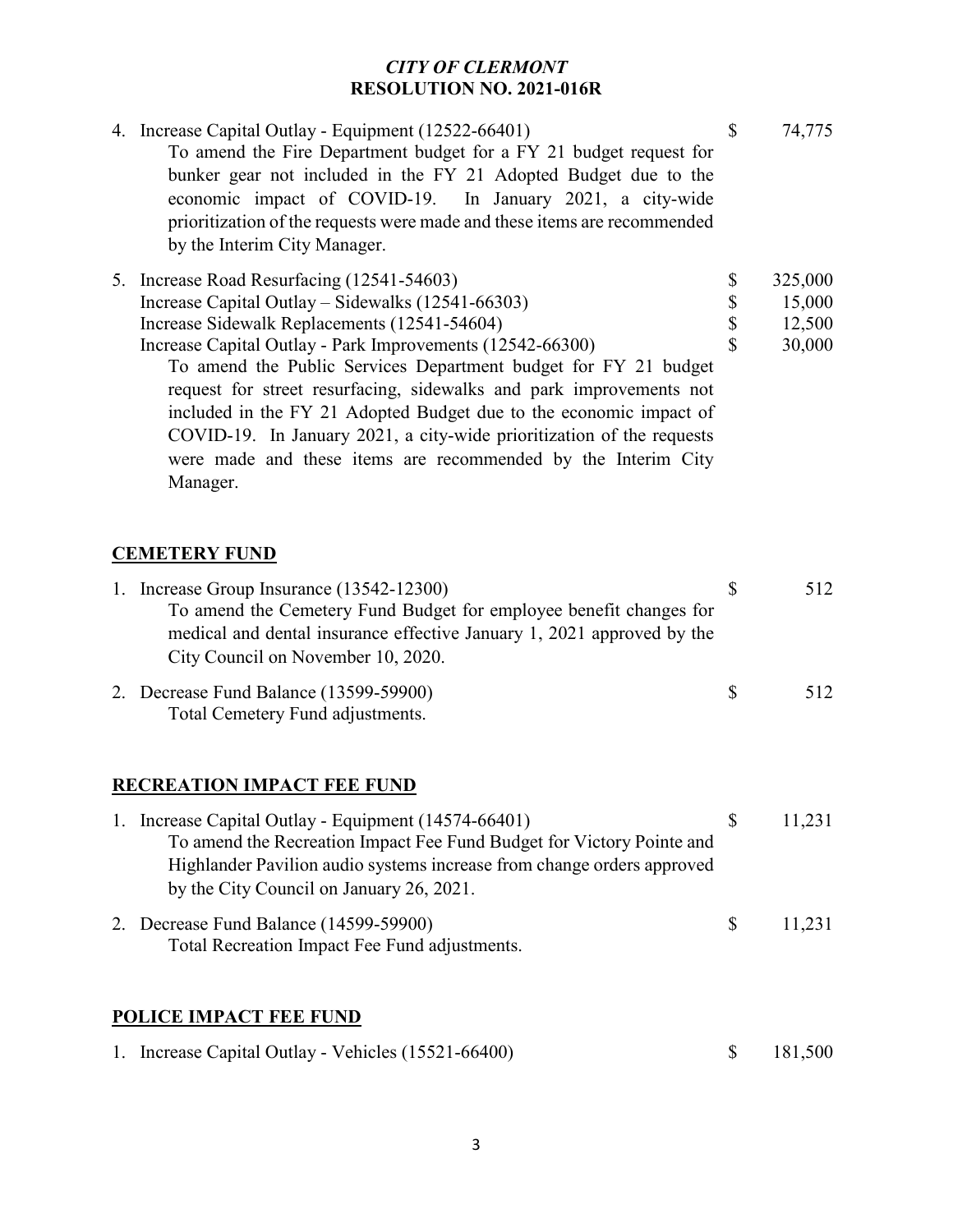To amend the Police Impact Fee Fund Budget for 3 Vehicles for 3 New Police Officers effective April 2021 approved by the City Council on February 23, 2021.

| 2. | Increase Capital Outlay - Equipment (15521-66401)<br>To amend the Police Impact Fee Fund Budget for 3 radios, body armor,<br>tasers, and body cameras for 3 New Police Officers effective April 2021.                   | \$ | 26,400  |
|----|-------------------------------------------------------------------------------------------------------------------------------------------------------------------------------------------------------------------------|----|---------|
|    | 3. Increase Capital Outlay - Vehicles (15521-66400)<br>To amend the Police Impact Fee Fund Budget for the carryforward of<br>unexpended FY 2020 funds budgeted for vehicles and in process as of<br>September 30, 2020. | S  | 3,821   |
|    | 4. Decrease Fund Balance (15599-59900)<br>Total Police Impact Fee Fund adjustments.                                                                                                                                     | \$ | 211,721 |

### **CAPITAL PROJECTS FUND**

| $\mathbf{L}$ | Increase Capital Outlay – Other Improvements $(32559-66300-95113)$<br>To amend the Economic Development Budget for Change Orders #28, 29<br>and 30 for the Downtown Streetscape Phase 1 construction contract<br>project approved by the City Council on December 8, 2020. |   | 82,452 |
|--------------|----------------------------------------------------------------------------------------------------------------------------------------------------------------------------------------------------------------------------------------------------------------------------|---|--------|
|              | 2. Decrease Fund Balance (32599-59900)<br>Total Capital Projects Fund adjustments.                                                                                                                                                                                         | S | 82,452 |

### **WATER FUND**

| 1. Increase Group Insurance (41533-12300)                              |              | 13.975 |
|------------------------------------------------------------------------|--------------|--------|
| To amend the Water Fund Budget for employee benefit changes for        |              |        |
| medical and dental insurance effective January 1, 2021 approved by the |              |        |
| City Council on November 10, 2020.                                     |              |        |
| 2. Decrease Fund Balance (41599-59900)                                 | <sup>S</sup> | 13.975 |

Total Water Fund adjustments.

#### **SEWER FUND**

- 1. Increase Capital Outlay Sewer System (42535-66305) \$ 358,042 To amend the Sewer Fund Budget for the carryforward of unexpended FY 2020 funds for sewer main lining approved by the City Council on February 25, 2020 and in process as of September 30, 2020.
- 2. Increase Capital Outlay Lift Station Improvements (42535-66321) \$ 5,000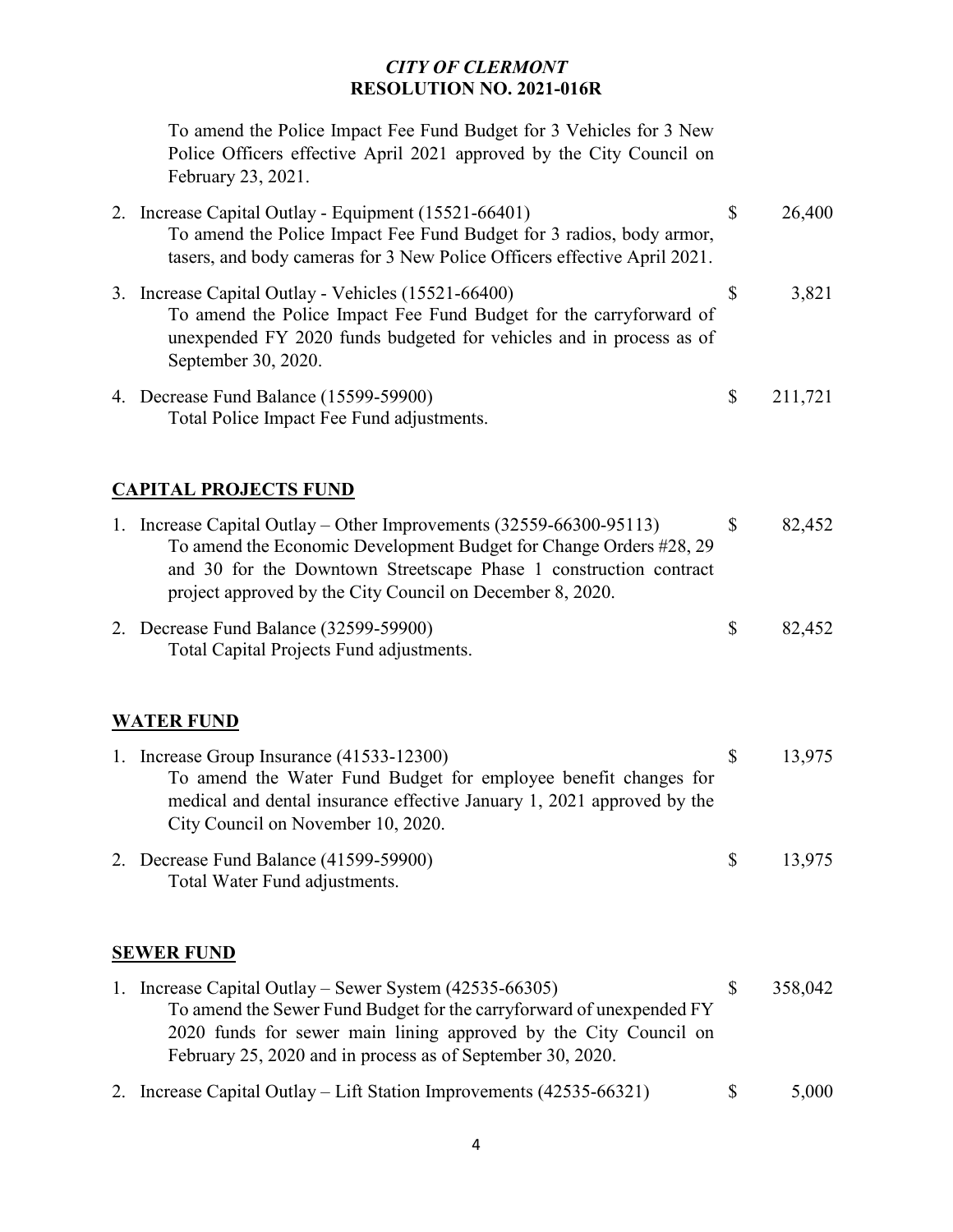To amend the Sewer Fund Budget for the carryforward of unexpended FY 2020 funds for the lift station radio project approved by the City Council on January 14, 2020 and in process as of September 30, 2020.

| 3. Increase Group Insurance (42535-12300)                              | 13.041 |
|------------------------------------------------------------------------|--------|
| To amend the Sewer Fund Budget for employee benefit changes for        |        |
| medical and dental insurance effective January 1, 2021 and approved by |        |
| the City Council on November 10, 2020.                                 |        |
|                                                                        |        |

4. Decrease Fund Balance (42599-59900) \$ 376,083 Total Sewer Fund adjustments.

### **WATER IMPACT FEE FUND**

| 1. Increase Capital Outlay – Water System $(43533-66307)$                                 |    | 147,000 |
|-------------------------------------------------------------------------------------------|----|---------|
| To amend the Water Impact Fee Fund Budget for a utility construction                      |    |         |
| reimbursement (pioneering) Agreement approved by the City Council on<br>February 9, 2021. |    |         |
| 2. Decrease Fund Balance (43599-59900)<br>Total Water Impact Fee Fund adjustments.        | -S | 147,000 |

### **STORMWATER FUND**

| 1. Increase Group Insurance (45538-12300)                                    | \$           | 5,471 |
|------------------------------------------------------------------------------|--------------|-------|
| To amend the Stormwater Fund Budget for employee benefit changes for         |              |       |
| medical and dental insurance effective January 1, 2021 approved by the       |              |       |
| City Council on November 10, 2020.                                           |              |       |
| 2. Decrease Fund Balance (45599-59900)<br>Total Stormwater Fund adjustments. | <sup>S</sup> | 5,471 |

# **SANITATION FUND**

| 1. Increase Group Insurance (49534-12300)                                                                    |              | 9,180 |
|--------------------------------------------------------------------------------------------------------------|--------------|-------|
| To amend the Sanitation Fund Budget for employee benefit changes for                                         |              |       |
| medical and dental insurance effective January 1, 2021 approved by the<br>City Council on November 10, 2020. |              |       |
| 2. Decrease Fund Balance (49599-59900)<br>Total Sanitation Fund adjustments.                                 | <sup>S</sup> | 9,180 |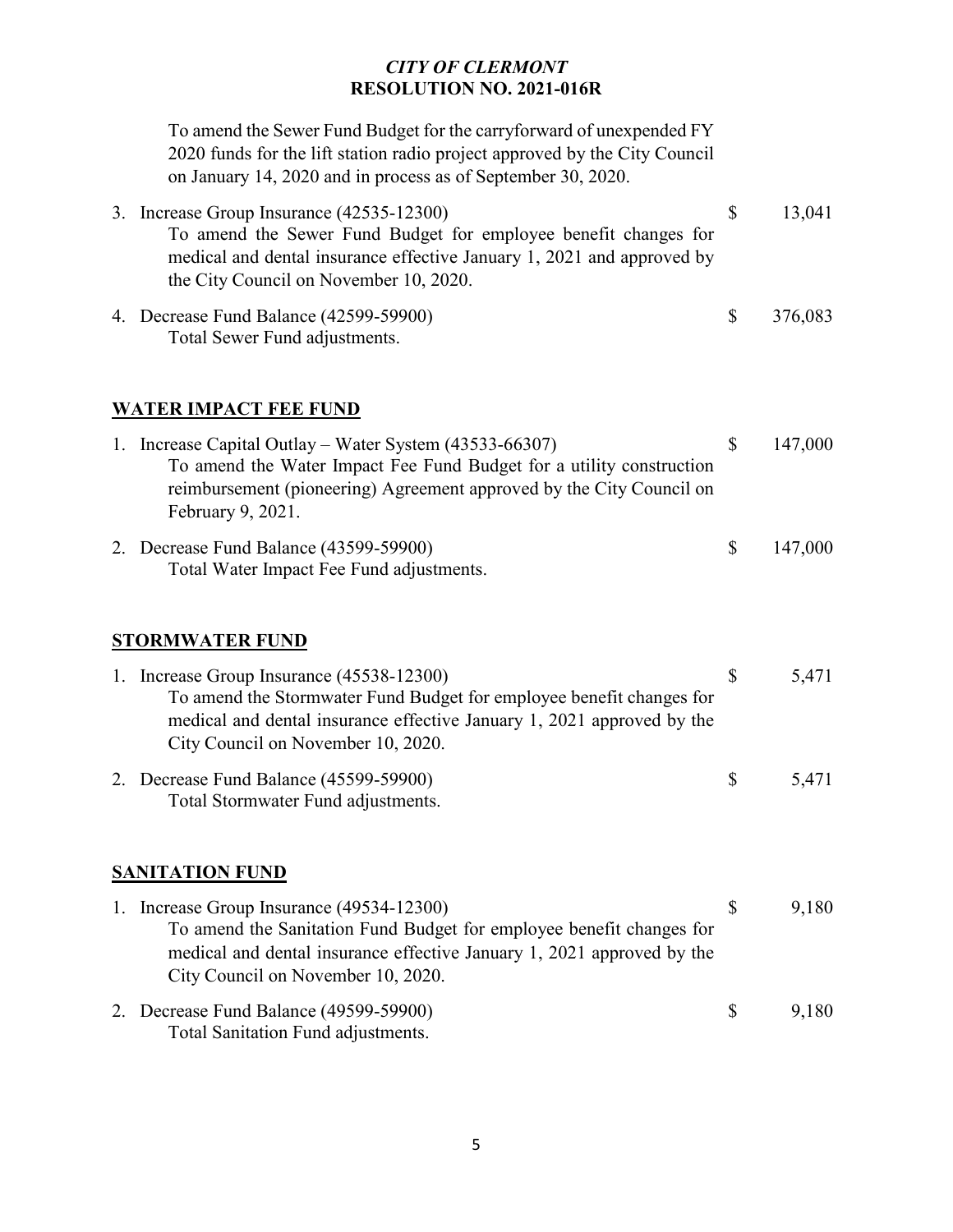# **GROUP SELF INSURANCE FUND**

| 1. Increase Group Insurance (52519-12300)<br>To amend the Group Self Insurance Fund Budget for employee benefit<br>changes for medical and dental insurance effective January 1, 2021<br>approved by the City Council on November 10, 2020. | \$<br>417     |
|---------------------------------------------------------------------------------------------------------------------------------------------------------------------------------------------------------------------------------------------|---------------|
| 2. Decrease Fund Balance (52599-59900)<br>Total Group Self Insurance Fund adjustments.                                                                                                                                                      | \$<br>417     |
| <b>CRA FUND</b>                                                                                                                                                                                                                             |               |
| 1. Increase Fund Balance: Beginning Reserves (60399-39900)<br>To amend the budget to reflect anticipated reserves brought forward at<br>October 1, 2020 as adopted by the CRA Board on March 9, 2021 -<br>Resolution No. 21.                | \$<br>193,661 |
| 2. Increase Capital Outlay - Land (60552-66101)<br>To amend the budget for land acquisition for downtown parking as<br>adopted by the CRA Board on March 9, 2021 - Resolution No. 21.                                                       | \$<br>460,995 |
| 3. Increase Main Street Program (60552-88202)<br>To amend the budget for funding the Main Street Program as adopted by<br>the CRA Board on March 9, 2021 - Resolution No. 21.                                                               | \$<br>35,000  |
| 4. Decrease Fund Balance (60599-59900)<br>Total CRA Fund adjustments.                                                                                                                                                                       | \$<br>302,334 |

Net Decrease to Fund Balance – All Funds  $\qquad \qquad$  \$ 1,354,100